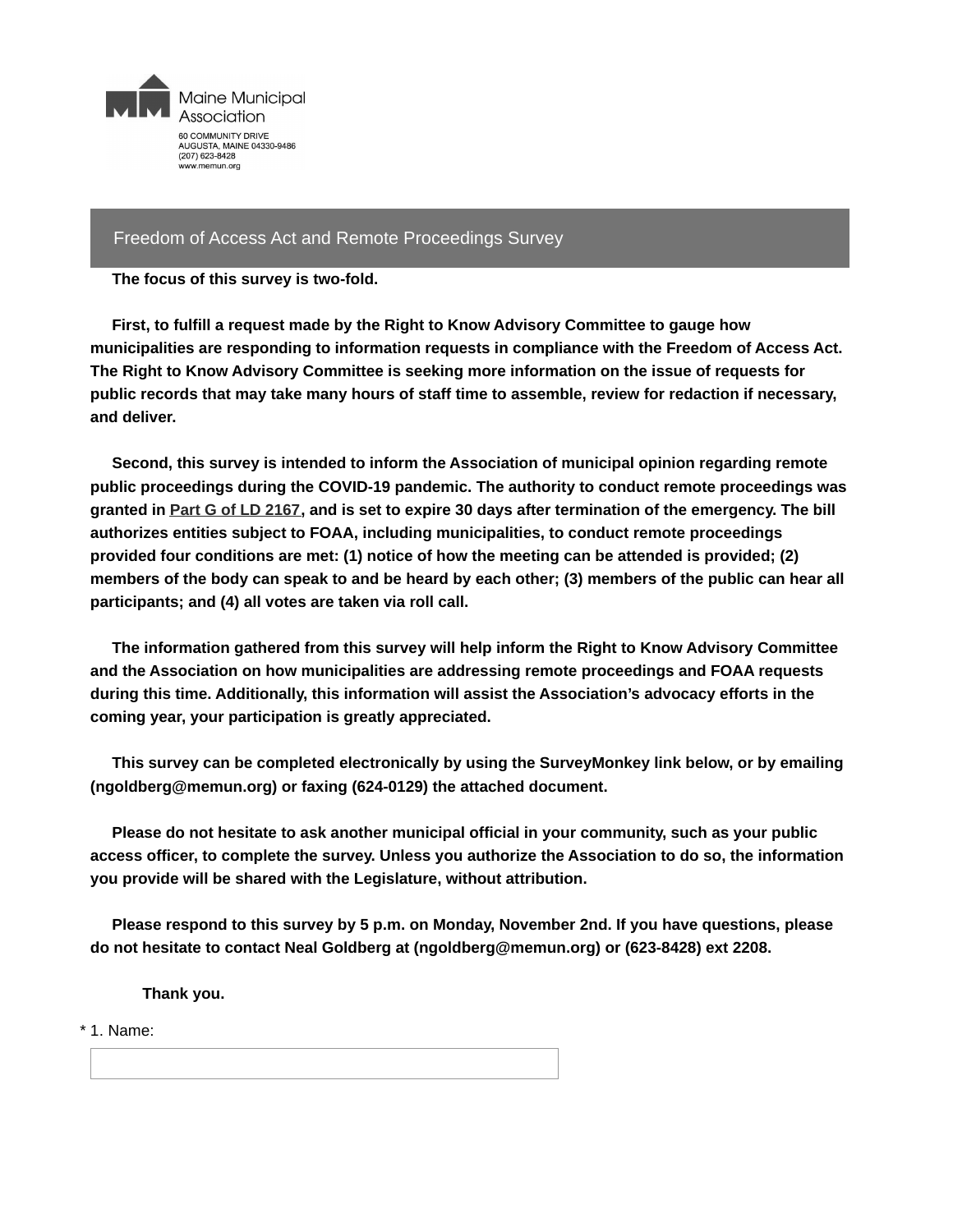### \* 2. Municipality

#### \* 3. Title or position



# Freedom of Access Act and Remote Proceedings Survey

# Section 1: Remote Public Proceedings

## \* 4. How much do you agree with the following statements?

|                                                                                                                                                                                   |                          |                 | Neither Agree nor |       |                       |
|-----------------------------------------------------------------------------------------------------------------------------------------------------------------------------------|--------------------------|-----------------|-------------------|-------|-----------------------|
|                                                                                                                                                                                   | <b>Strongly Disagree</b> | <b>Disagree</b> | <b>Disagree</b>   | Agree | <b>Strongly Agree</b> |
| Prior to COVID-19 and<br>the Governor's state-of-<br>emergency orders, our<br>municipality was<br>prepared to conduct<br>remote public<br>proceedings.                            |                          |                 |                   |       |                       |
| After the Governor's<br>state-of-emergency<br>orders terminate, our<br>municipality would prefer<br>remote proceedings<br>become a permanent<br>option for public<br>proceedings. |                          |                 |                   |       |                       |

Please explain your response to any or all of the statements above.

5. How did you municipality implement the statutory requirements for remote public proceedings as enacted in LD [2167](http://www.mainelegislature.org/legis/bills/bills_129th/billtexts/SP078901.asp)?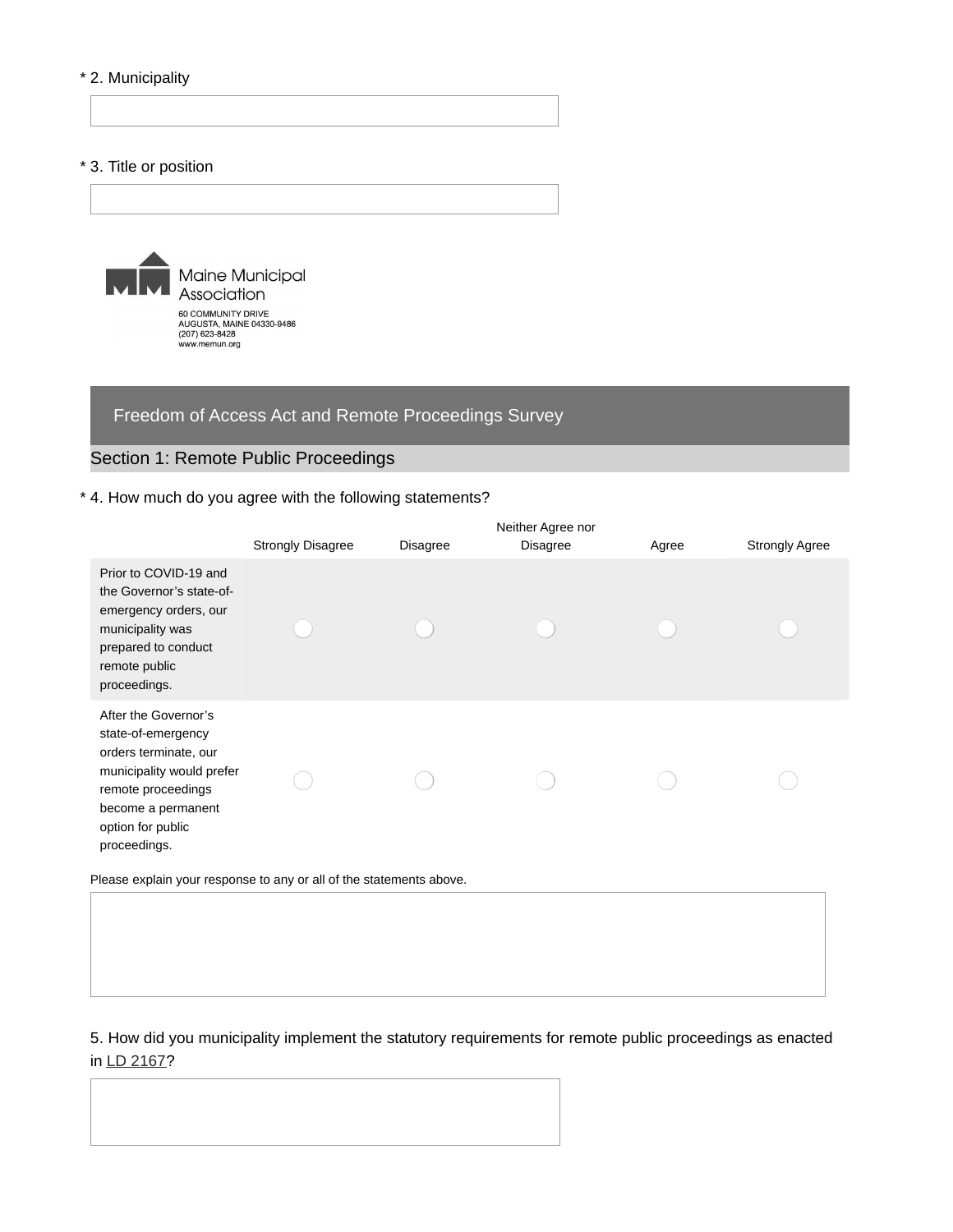6. Describe any barriers your municipality had to overcome, or still has to overcome, in regards to conducting \* remote public proceedings.

# 7. What is your perception of the following aspects of remote public proceedings?

|                                                                     | Very Dissatisfied | <b>Dissatisfied</b> | Neither Satisfied<br>nor Dissatisfied | Satisfied | Very Satisfied | N/A |
|---------------------------------------------------------------------|-------------------|---------------------|---------------------------------------|-----------|----------------|-----|
| Announcing information<br>on upcoming meetings<br>and how to attend |                   |                     |                                       |           |                |     |
| Board members and<br>officials are able to<br>attend proceedings    |                   |                     |                                       |           |                |     |
| Roll call                                                           |                   |                     |                                       |           |                |     |
| Voting/decision making                                              |                   |                     |                                       |           |                |     |
| Public attendance                                                   |                   |                     |                                       |           |                |     |
| Public participation                                                |                   |                     |                                       |           |                |     |
| <b>Public Perception</b>                                            |                   |                     |                                       |           |                |     |
| Ease of use of<br>technology                                        |                   |                     |                                       |           |                |     |
| Technology available to<br>the municipality is<br>reliable          |                   |                     |                                       |           |                |     |
| Broadband coverage in<br>the municipality is<br>reliable            |                   |                     |                                       |           |                |     |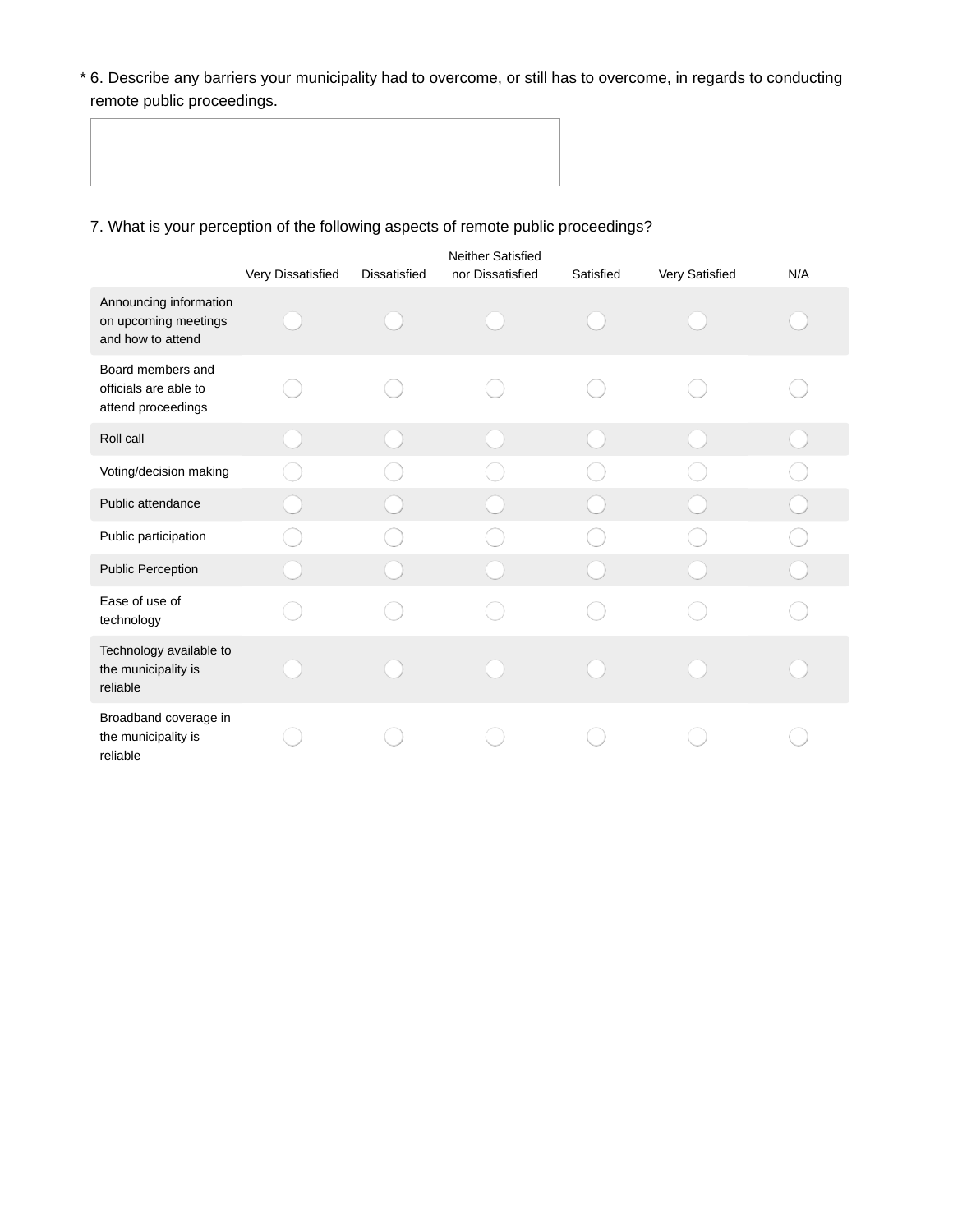\* 8. How much do you agree with the following statements regarding conducting remote public proceedings?

|                                                                                                             | Strongly<br>Disagree | Disagree | Neither Agree<br>nor Disagree | Agree | <b>Strongly Agree</b> | N/A |
|-------------------------------------------------------------------------------------------------------------|----------------------|----------|-------------------------------|-------|-----------------------|-----|
| Announcing information<br>about upcoming remote<br>proceedings and how to<br>attend is simple.              |                      |          |                               |       |                       |     |
| Conducting roll call and<br>gathering votes is<br>smooth and quick.                                         |                      |          |                               |       |                       |     |
| Our municipality's<br>remote public<br>proceedings are as<br>productive as in-person<br>meetings.           |                      |          |                               |       |                       |     |
| Remote public<br>proceedings have limits<br>for what actions or<br>decisions our public<br>bodies can take. |                      |          |                               |       |                       |     |
| Access to reliable<br>broadband has not been<br>a barrier for our<br>municipality.                          |                      |          |                               |       |                       |     |
| Our municipality needs<br>more guidance on how<br>and when to permit<br>remote participation.               |                      |          |                               |       |                       |     |
| Public attendance at<br>remote proceedings is<br>generally higher than in-<br>person proceedings.           |                      |          |                               |       |                       |     |
| Public comments in live-<br>time are easily collected.                                                      |                      |          |                               |       |                       |     |
| Zoom bombing, or<br>videoconference<br>hijacking, is a concern<br>for our municipality.                     |                      |          |                               |       |                       |     |

Please explain any of your responses to the statements above.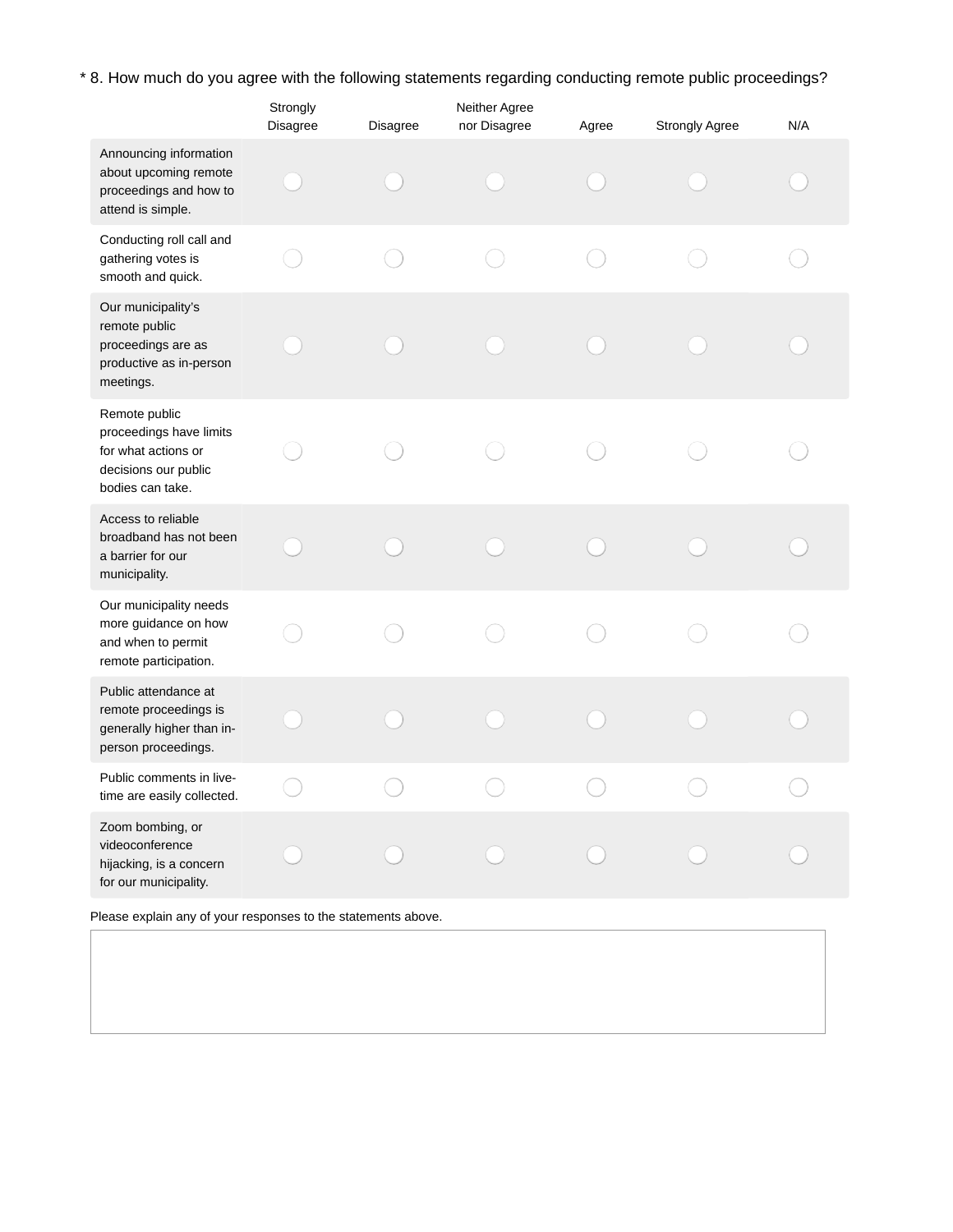9. If given permanent authority to conduct remote public proceedings, for what purposes would your municipality conduct remote proceedings?

| Select ALL that apply:                                            |                                                                                   |
|-------------------------------------------------------------------|-----------------------------------------------------------------------------------|
| Routine meetings and proceedings                                  | During winter weather advisories                                                  |
| Only when board members and officials cannot attend in-<br>person | All proceedings would be virtual even if the proceeding is<br>occurring in-person |
| Emergencies                                                       |                                                                                   |
| Other (please describe)                                           |                                                                                   |
|                                                                   |                                                                                   |

10. If given permanent authority to conduct remote proceedings, how could the authority be improved to better meet the needs of your municipality?

11. Does your municipality have a remote meeting checklist to ensure compliance under LD 2167? [\(example\)](https://www.nhmunicipal.org/sites/default/files/uploads/documents/soe_e-meeting_checklist-jdl.pdf)

| Yes |
|-----|
|     |

No

Unsure



Freedom of Access Act and Remote Proceedings Survey

#### Section 2: Information Requests Under FOAA

\* 12. What is the title of the person primarily responsible for complying with information requests?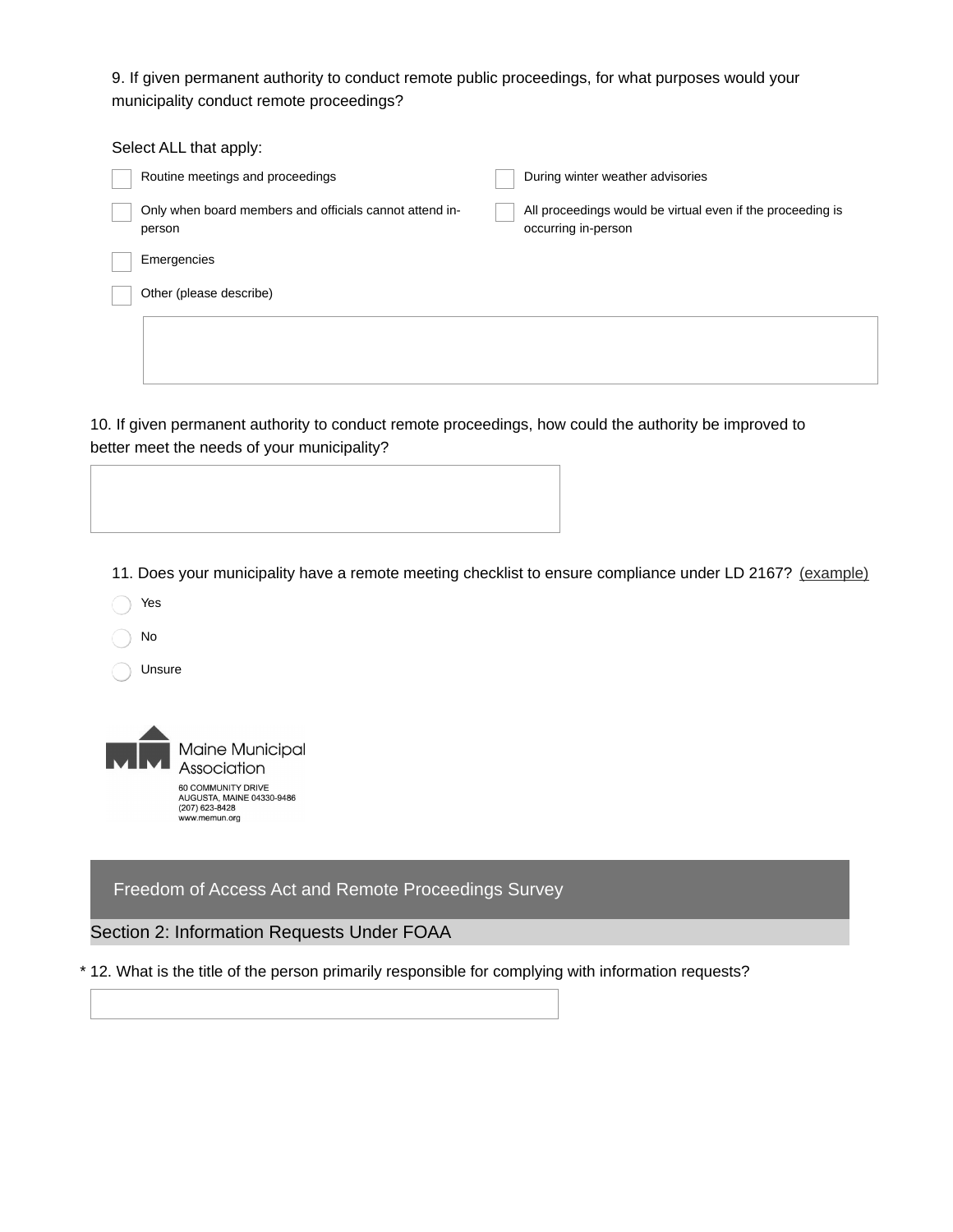13. What other responsibilities (e.g. manager, clerk, attorney) are assigned to the person responsible for complying with information requests?

|  | $\mathbf{a}$ and a local contract of $\mathbf{a}$ and the state of the contract of the contract of the state of the contract of the state of the state of the state of the state of the state of the state of the state of the state |
|--|--------------------------------------------------------------------------------------------------------------------------------------------------------------------------------------------------------------------------------------|

14. About what percentage of time does the person primarily responsible for complying with information \* requests spend completing requests?

- Less than 25%
- 25%-50%
- 51%-75%
- More than 75%

15. In what ways has your municipality changed its approach to complying with FOAA requests during the pandemic?

## Select ALL that apply:

Extended disclosure requirements

Delivered information requests electronically

Delayed all requests during the period offices were closed

Other (please specify)

16. In general, has responding to FOAA requests required more time since the state-of-emergency orders \* were enacted?

- Yes
- No
- Unsure

If you responded "yes" above, what factors are affecting the time required to complete FOAA requests?

17. Does your municipality currently have a backlog of FOAA requests?

Yes

- No
- Unsure